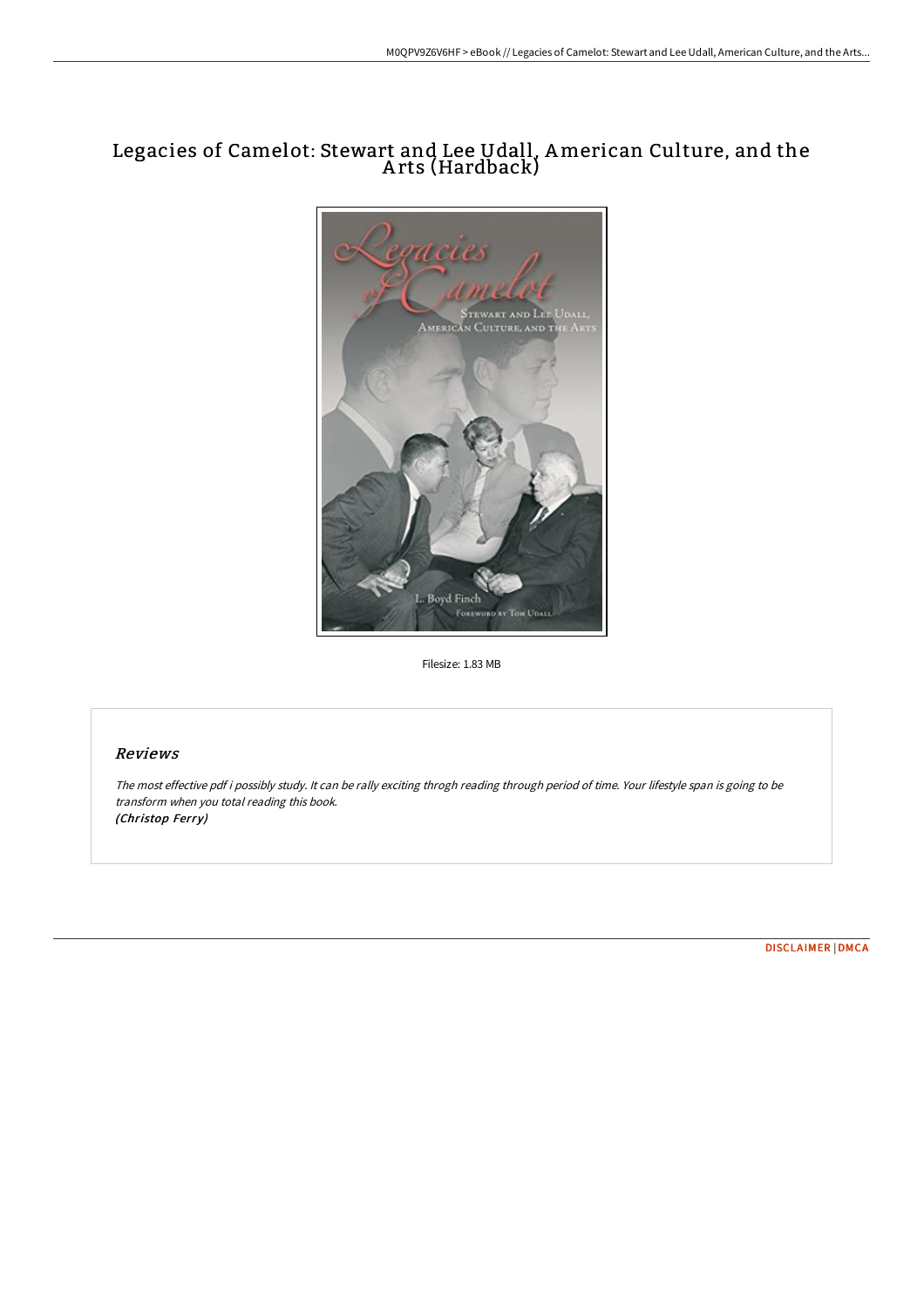### LEGACIES OF CAMELOT: STEWART AND LEE UDALL, AMERICAN CULTURE, AND THE ARTS (HARDBACK)



University of Oklahoma Press, United States, 2008. Hardback. Condition: New. Language: English . Brand New Book. An insider s view of cultural innovations in the Kennedy era and beyond Selected as Secretary of the Interior by President John F. Kennedy, Stewart Udall had the idea to invite Robert Frost to take part in Kennedy s inauguration. Frost s unforgettable performance at that event set in motion cultural initiatives that led to the Kennedy Center, Wolf Trap Farm Park, the National Endowment for the Arts and the Humanities, and the revived Ford Theatre. In Legacies of Camelot, L. Boyd Finch describes the growing partnership between government and the arts during the Kennedy-Johnson years, a remarkable story that until now has received only cursory attention. A friend and associate of the Udalls, Finch offers an insider s view of their roles in American cultural life, telling how the Arizonans brought their western heritage to Washington and, through their tireless efforts on behalf of artists both famous and unknown, helped spark a cultural renaissance in America. Writing with an eye for telling detail, Finch describes the Udalls personal contacts with some of the most significant figures of the mid-twentieth century, from Frost and Sandburg, to Khrushchev and Stegner. Dozens of photos put readers into the Washington whirl that we now call Camelot.

 $\overline{\mathbf{P}^{\text{RF}}}$ Read Legacies of Camelot: Stewart and Lee Udall, American Culture, and the Arts [\(Hardback\)](http://techno-pub.tech/legacies-of-camelot-stewart-and-lee-udall-americ.html) Online  $\ensuremath{\boxdot}$ Download PDF Legacies of Camelot: Stewart and Lee Udall, American Culture, and the Arts [\(Hardback\)](http://techno-pub.tech/legacies-of-camelot-stewart-and-lee-udall-americ.html)